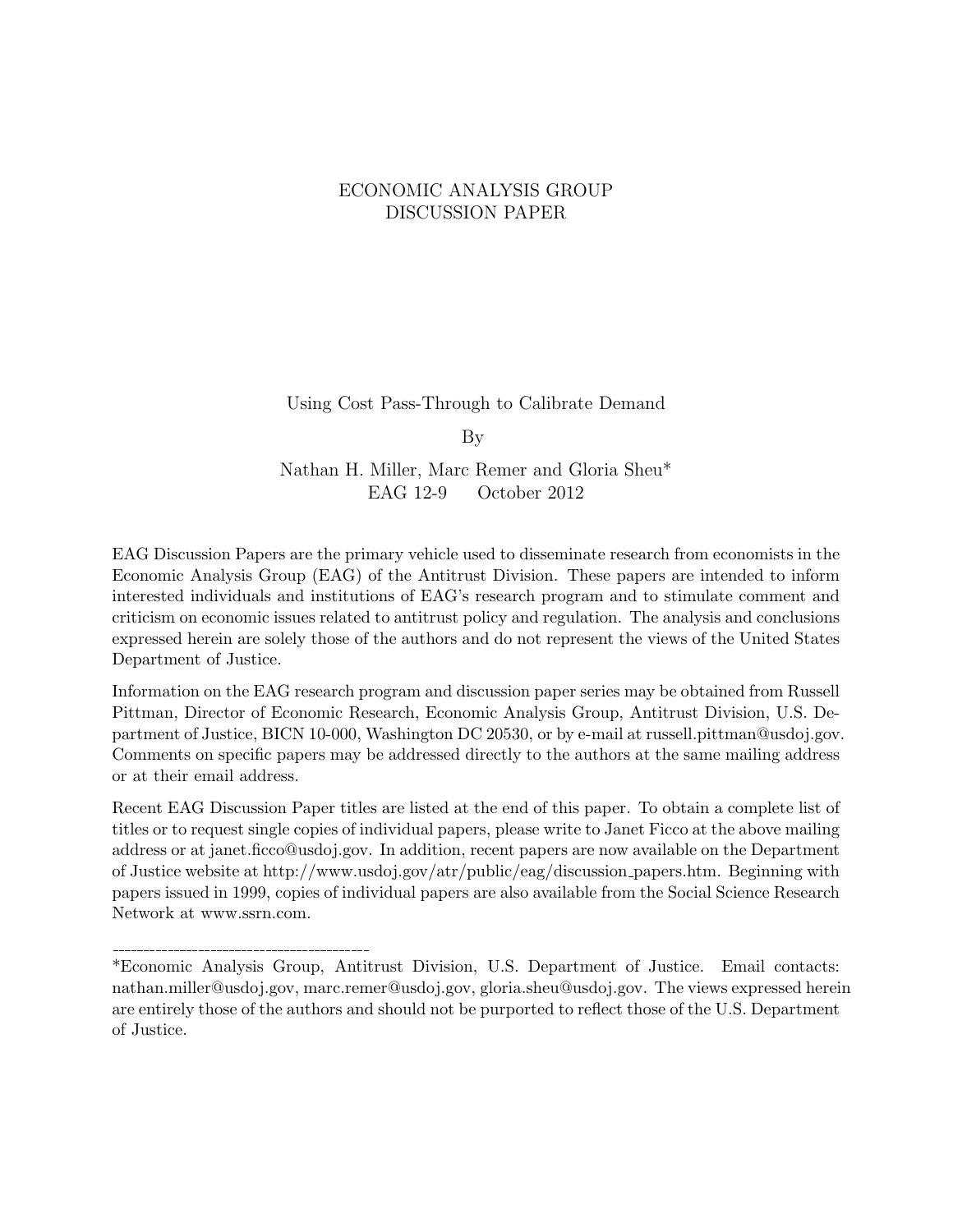#### Abstract

We demonstrate that cost pass-through can be used to inform demand calibration, potentially eliminating the need for data on margins, diversion, or both. We derive the relationship between cost pass-through and consumer demand using a general oligopoly model of Nash-Bertrand competition and develop specific results for four demand systems: linear demand, logit demand, the Almost Ideal Demand System (AIDS), and log-linear demand. The methods we propose may be useful to researchers and antitrust authorities when reliable measures of margins or diversion are unavailable.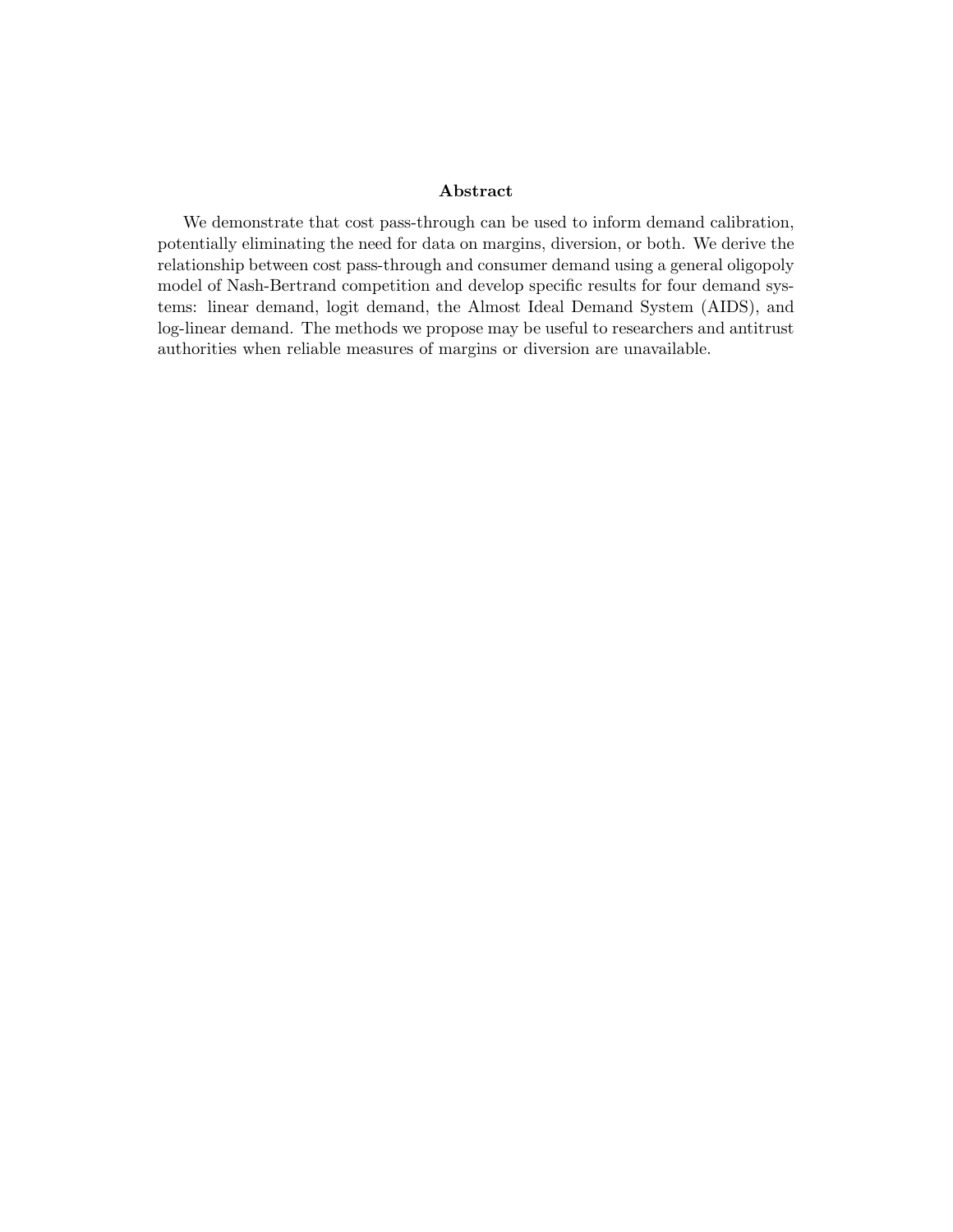## 1 Introduction

Researchers in industrial economics frequently conduct counter-factual experiments based on parameterized systems of consumer demand. The functional form of demand is assumed, and the structural parameters are either estimated from data or calibrated. Our focus in this paper is on demand calibration. Heretofore, calibration for differentiated product industries has been thought to require information price-cost margins and consumer diversion, which together are sufficient to recover the structural parameters of many demand systems.<sup>1</sup>

We develop that cost pass-through can be used to inform demand calibration, potentially obviating the need for margins, diversion, or both. As a motivating example, suppose an economist seeks to calibrate a linear demand system to facilitate merger simulation. Pricecost margins are available so the own-price elasticities of demand are obtainable through first order conditions. Unfortunately, the available data are insufficient to estimate diversion and the documentary evidence is unhelpful. We demonstrate that cross-price elasticities nonetheless can be selected to rationalize cost pass-through, perhaps obtained from documents or estimated with reduced-form regressions of prices on cost factors. In this example, cost pass-through replaces information on diversion in the calibration process.

The connection between cost pass-through and the properties of demand has been emphasized in the recent theoretical literature. Jaffe and Weyl (2012) propose using cost pass-through to inform the second order properties of demand (i.e., demand curvature) given knowledge of the first order properties (i.e., demand elasticities).<sup>2</sup> Our findings flip the intuition: cost pass-through can inform the first order properties of demand provided the economist is willing to assume the functional form of demand and thereby fix the second order properties. In the motivating example of linear demand, cost pass-through is informative because the cross-elasticities of demand for any two products relate to the degree to which the products' prices are strategic compliments, in the sense of Bulow, Geanakoplos, and Klemperer (1985), which in turn relates to cost pass-through.

The paper proceeds in three parts. We first derive the relationship between cost passthrough and the properties of demand in a general oligopoly model of Nash-Bertrand competition, following Jaffe and Weyl (2012). We then develop how cost pass-through can inform

<sup>1</sup>Consumer diversion from one product to another can be defined as the proportion of consumers leaving the first product, in response to a small price increase, that switch to the second product. Knowledge of quantities and prices is also necessary for calibration. Relative to demand estimation, calibration is more common among antitrust practitioners because it can utilize confidential information that becomes available to the U.S. Department of Justice and the Federal Trade Commission under the Hart-Scott-Rodino Act.

<sup>2</sup>See also the discussion in Miller, Remer, Ryan, and Sheu (2012).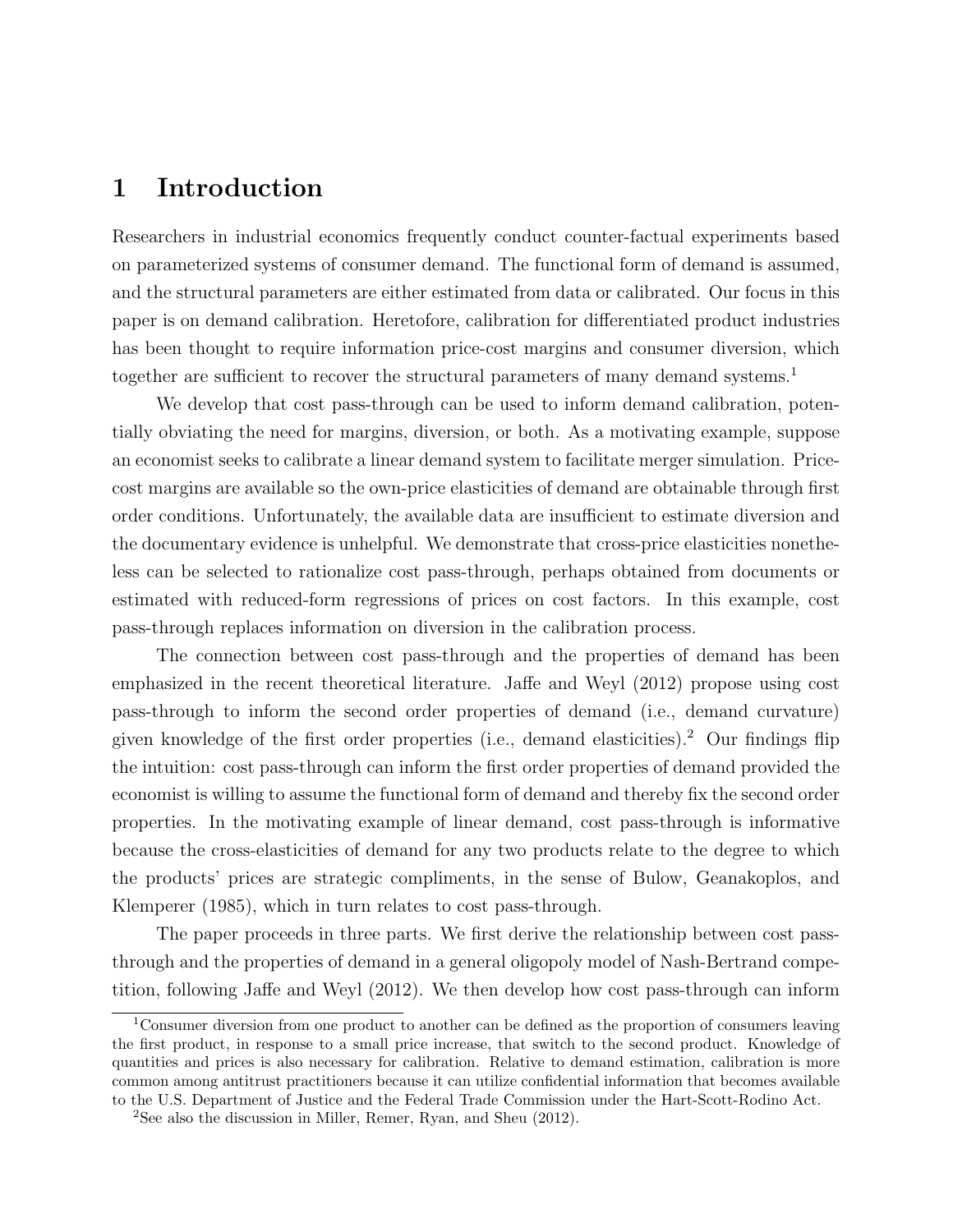the calibration of four specific demand systems: linear demand, logit demand, the Almost Ideal Demand System (AIDS) of Deaton and Muellbauer (1980), and log-linear demand. These systems are commonly employed in antitrust analysis of mergers involving differentiated products (e.g., Werden, Froeb, and Scheffman (2004); Werden and Froeb (2008)). The results provide methods of calibration that may be useful when reliable measures of margins or diversion are unavailable but when cost pass-through can be estimated from data or discerned from other sources. Finally, we provide a numerical example.

### 2 Cost Pass-Through and Demand

Consider a model of Bertrand-Nash competition in which firms face well-behaved and twicedifferentiable demand functions. Each firm  $i$  produces some subset of the products available to consumers and sets prices to maximize short-run profits, taking as given the prices of its competitors. The first order conditions that characterize firm i's profit-maximizing prices can be expressed

$$
f_i(P) \equiv -\left[\frac{\partial Q_i(P)}{\partial P_i}^T\right]^{-1} Q_i(P) - (P_i - MC_i) = 0,\tag{1}
$$

where  $Q_i$  is a vector of firm i's sales,  $P_i$  is a vector of firm i's prices, P is a vector of all prices, and  $MC_i$  is a vector of firm i's marginal cost.

Now suppose that a per-unit tax is levied on each product in the model – the tax perturbs marginal costs and allows for the derivation of cost pass-through. The post-tax first order conditions are

$$
f(P) + t = 0,
$$

where t is the vector of taxes and  $f(P) = [f_1(P)' f_2(P)' \dots ]'$ . Differentiating with respect to t obtains

$$
\frac{\partial P}{\partial t} \frac{\partial f(P)}{\partial P} + I = 0,
$$

and algebraic manipulations then yield

$$
\frac{\partial f(P)}{\partial P} = -\left(\frac{\partial P}{\partial t}\right)^{-1}.\tag{2}
$$

Thus, the Jacobian of  $f(P)$  equals the opposite inverse of the cost pass-through matrix. This Jacobian depends on both the first and second derivatives of demand, as can be ascertained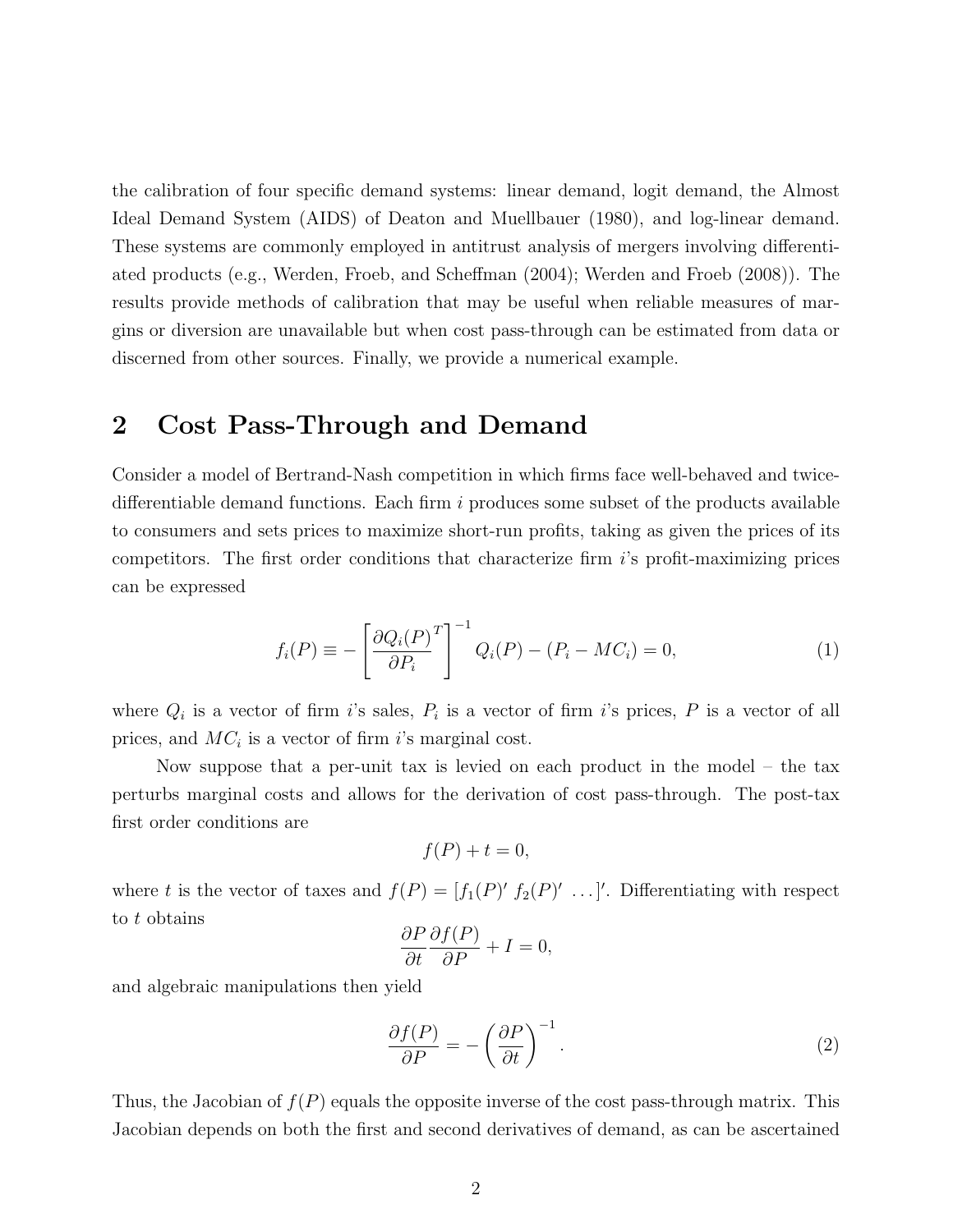from equation 1, and it follows that cost pass-through similarly relates to both the first-order and second-order properties of demand.<sup>3</sup>

# 3 General Procedure and Specific Demand Systems

The premise of this paper is that, provided one is willing to specify the functional form of demand, equation 2 can be used to calibrate the structural demand parameters, i.e., to select demand parameters that rationalize observed cost pass-through.<sup>4</sup> The procedure identifies at most  $N^2$  parameters, where N is the number of products, due to the dimensionality of the matrices in equation 2. Thus, it is conceptually possible for cost pass-through to identify all of the demand elasticities even for demand systems that are fully first-order flexible.

Below we develop how cost pass-through can inform the calibration of four specific demand systems: linear demand, logit demand, the Almost Ideal Demand System (AIDS) of Deaton and Muellbauer (1980), and log-linear demand. A key result is that, in practice, properties of demand that can be identified from cost pass-through depend on the assumed functional form of demand. In what follows, we restrict attention to single-product firms to simplify the exposition; the results can be extended to the multiproduct case though in some cases Slutsky symmetry or other additional assumptions are required.

#### 3.1 Linear Demand

The linear demand system has the form

$$
Q_i = \alpha_i + \sum_j \beta_{ij} P_j. \tag{3}
$$

.

$$
\frac{\partial f(P)}{\partial P} = \left[ \begin{array}{ccc} \frac{\partial f_1(P)}{\partial P_1} & \cdots & \frac{\partial f_1(P)}{\partial P_J} \\ \vdots & \ddots & \vdots \\ \frac{\partial f_J(P)}{\partial P_1} & \cdots & \frac{\partial f_J(P)}{\partial P_J} \end{array} \right]
$$

where  ${\cal J}$  is the number of firms.

<sup>4</sup>Precise calibration requires knowledge of all cost pass-through rates because each element of  $\partial f(P)/\partial P$ depends on all the elements of  $\partial P/\partial t$ .

<sup>&</sup>lt;sup>3</sup>See Miller, Remer, Ryan, and Sheu (2012) for an explicit derivation of  $\partial f(P)/\partial P$ . We find it useful to keep in mind that the matrix has dimensionality  $N \times N$ , where N is the number of products, and takes the form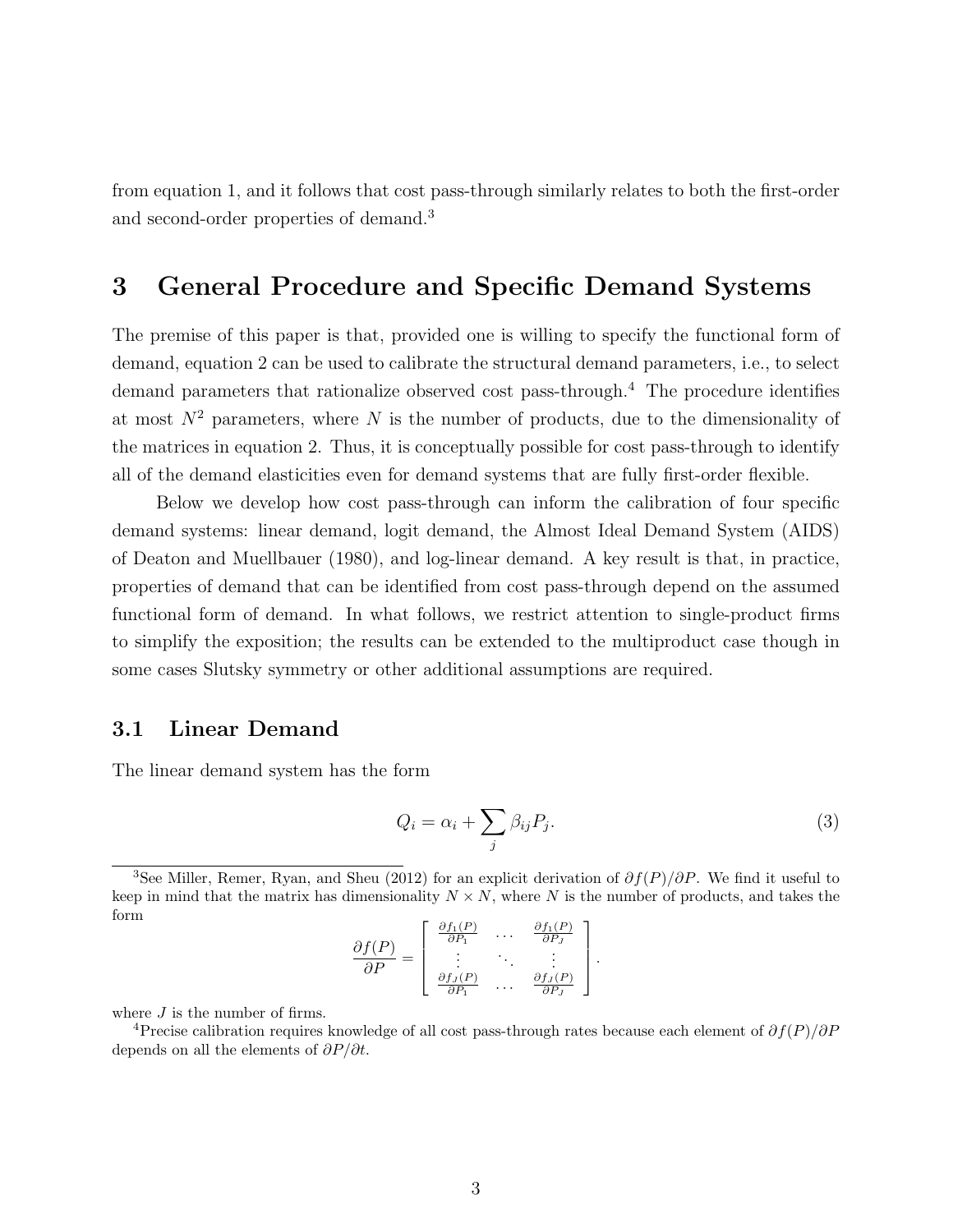The parameters to be calibrated include  $J$  product-specific intercepts and  $J^2$  price coefficients. It can be derived that the elements of the Jacobian of  $f(P)$  are

$$
\frac{\partial f_i(P)}{\partial P_j} = \begin{cases}\n-2 & \text{if } i = j \\
-\beta_{ij}/\beta_{ii} & \text{otherwise}\n\end{cases}
$$
\n(4)

Cost pass-through identifies at most  $J \times (J - 1)$  price coefficients in this case because the Jacobian of  $f(P)$  has constants along the diagonal. To calibrate the demand system, the own-price coefficients can be inferred from margins and the firms' first order conditions.<sup>5</sup> The cross-price coefficients then can be identified using cost pass-through and equation 2, and the intercepts can be recovered from price and quantity data. The linear demand system can be calibrated given (1) cost pass-through and (2) margins, prices, and quantity; cost pass-through relieves the need for diversion. Section 4 provides a numerical example.

#### 3.2 Logit Demand

The logit demand system has the form

$$
Q_i = \frac{e^{(\eta_i - P_i)/\tau}}{\sum_k e^{(\eta_k - P_k)/\tau}} M,
$$
\n
$$
(5)
$$

where M is the size of the market and the parameters include J product-specific terms  $(\eta_i)$ and a single scaling/price coefficient  $(\tau)$ . It is standard to normalize the market size to one, so that quantities have the interpretation of being market shares. It can be derived that the elements of the Jacobian of  $f(P)$  are

$$
\frac{\partial f_i(P)}{\partial P_j} = \begin{cases}\n-\frac{M}{M - Q_i} & \text{if } i = j \\
\frac{Q_i Q_j}{(M - Q_i)^2} & \text{otherwise}\n\end{cases}
$$
\n(6)

The relationship between the quantities and cost pass-through is over-identified; a minimum distance estimator could be invoked to recover the quantities given cost pass-through. The quantities paired with the margin of a single product are sufficient to obtain the demand parameters. Thus, the logit demand system can be calibrated given (1) cost pass-through and (2) prices and a single margin; cost pass-through relieves the need for shares (since logit assumes diversion proportional to share, this is equivalent to relieving the need for diversion).

<sup>&</sup>lt;sup>5</sup>The first oder conditions provide that  $\beta_{ii} = -\frac{Q_i}{P_i} \frac{1}{m_i}$  where  $m_i$  is the margin.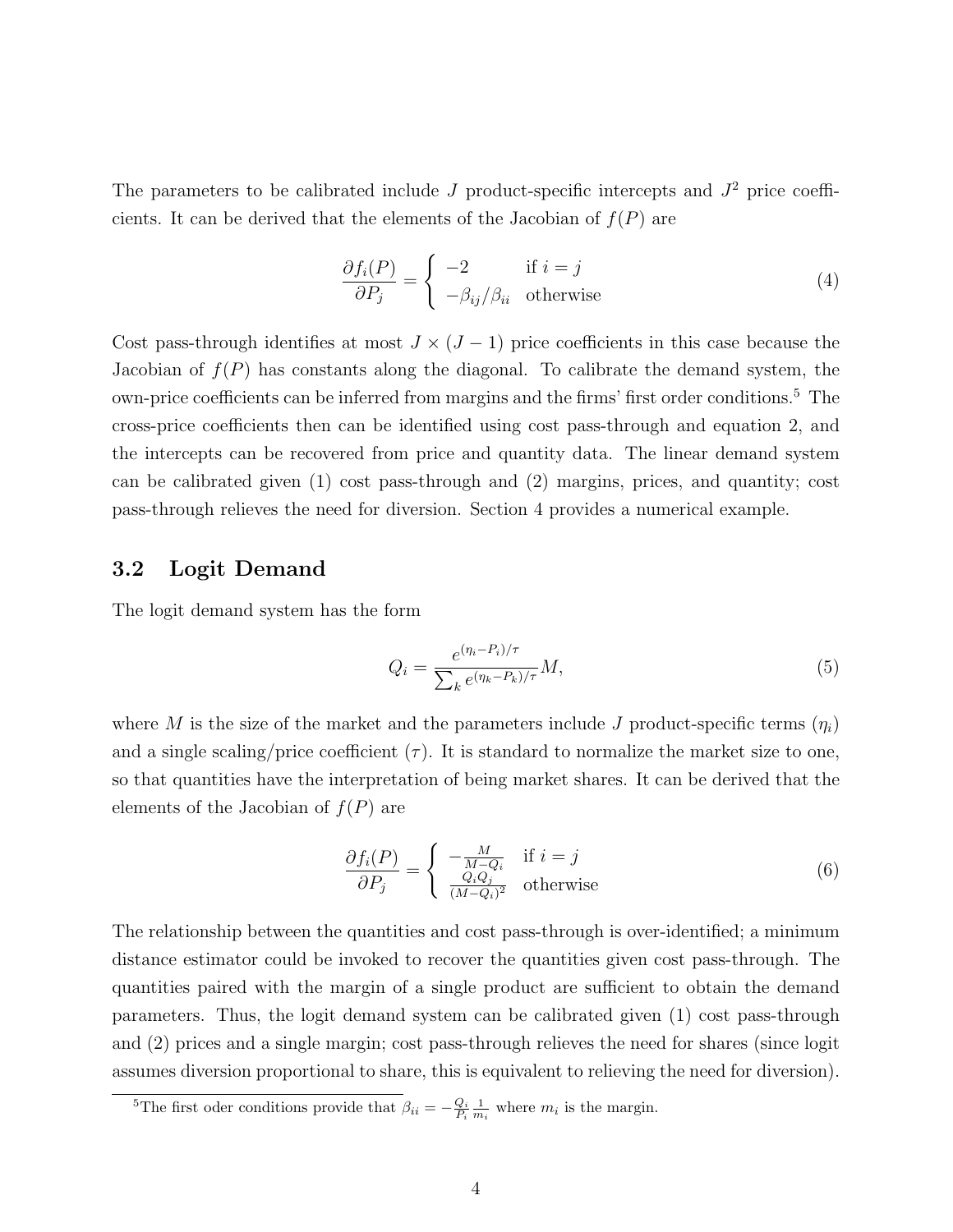#### 3.3 AIDS Demand

The AIDS of Deaton and Muellbauer (1980) takes the form

$$
W_i = \psi_i + \sum_j \phi_{ij} \log P_j + \beta_i \log(x/P^*),\tag{7}
$$

where  $W_i$  is an expenditure share (i.e.,  $W_i = P_i Q_i / \sum_k P_k Q_k$ ), x is the total expenditure and  $P^*$  is a price index given by

$$
\log(P^*) = \psi_0 + \sum_k \psi_k \log(P_k) + \frac{1}{2} \sum_k \sum_l \phi_{kl} \log(P_k) \log(P_l).
$$

We focus on the special case of  $\beta_i = 0$ , consistent with common practice in antitrust applications (e.g, Epstein and Rubinfeld (1999)). The restriction is equivalent to imposing an income elasticity of one. It can be derived that the elements of the Jacobian of  $f(P)$  are

$$
\frac{\partial f_i(P)}{\partial P_j} = \begin{cases} \frac{\phi_{ii}(W_i - 2\phi_{ii})}{(\phi_{ii} - W_i)^2} & \text{if } i = j\\ -\frac{P_i \phi_{ii} \phi_{ij}}{P_j(\phi_{ii} - W_i)^2} & \text{otherwise} \end{cases} (8)
$$

Cost pass-through is sufficient to identify all  $J \times J$  price coefficients provided that expenditure shares and prices are available. To illustrate, the own-price coefficients are obtainable from the diagonal elements of  $\partial f(P)/\partial P$  and expenditure shares. The cross-price coefficients then are obtainable from the off-diagonal elements and prices, and the demand intercepts are obtainable from equation  $7<sup>6</sup>$  Thus, the AIDS can be calibrated fully given (1) cost pass-through and (2) expenditure shares and prices; cost pass-through relieves the need for both margins and diversion.

 ${}^{6}$ This result requires that total expenditure be constant with respect to price changes, an assumption that could be reasonable for applications dealing with small price movements. An alternative approach would be to add an elasticity of total expenditure parameter to the model as an extra unknown to calibrate. This elasticity would appear in both the own-price and cross-price terms in equation 8. Then cost pass-through would identify the price coefficients as a function of the added elasticity. Information on one firm's margin could then be used to recover the added elasticity, making use of the firm's first order condition. This derivation is available on request.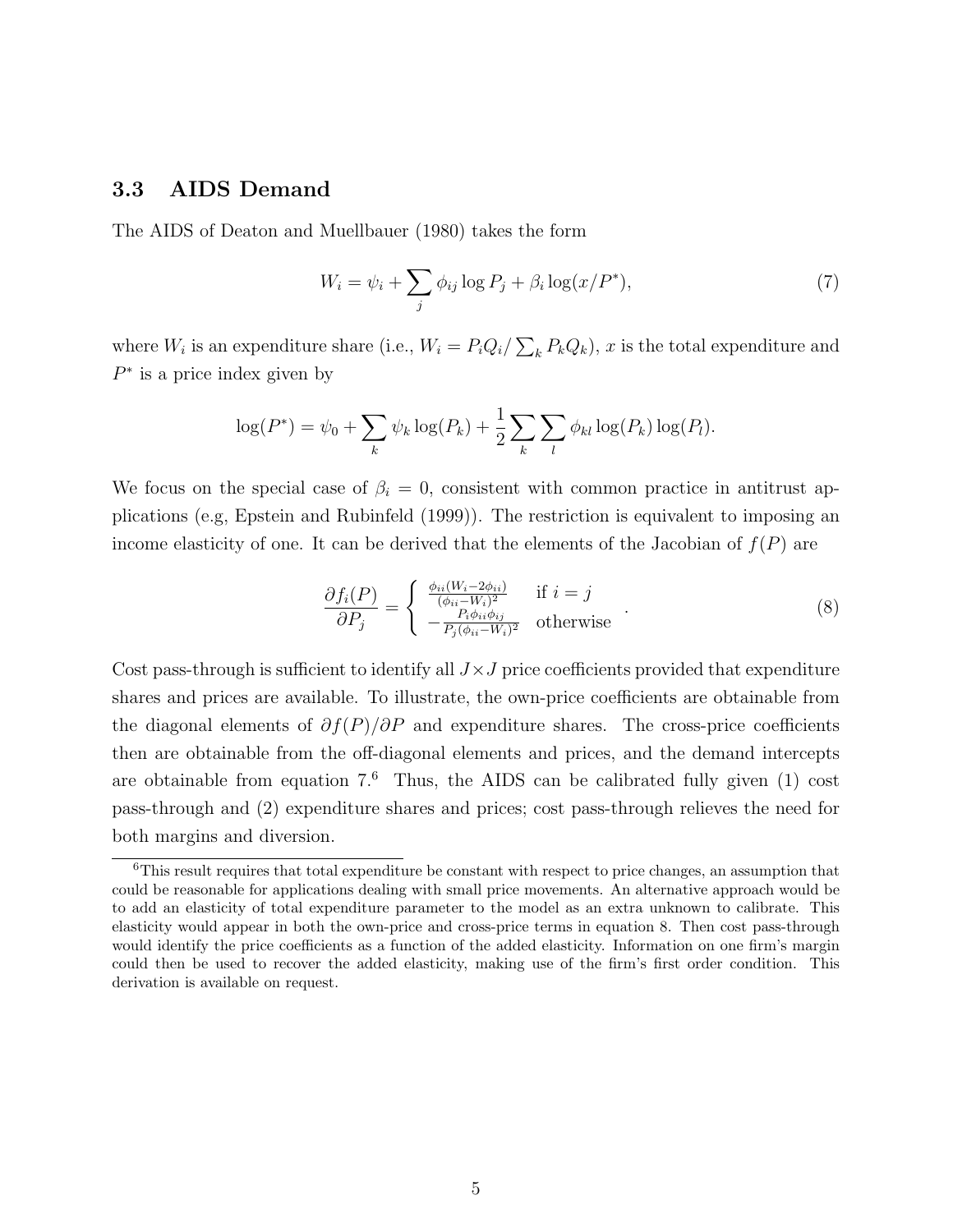### 3.4 Log-linear Demand

The log-linear demand system takes the form

$$
\ln(Q_i) = \gamma_i + \sum_j \epsilon_{ij} \ln P_j.
$$
\n(9)

The parameters to be calibrated include J product-specific intercepts and  $J^2$  price coefficients; the price coefficients are the own-price and cross-price elasticities of demand. It can be derived that the elements of the Jacobian of  $f(P)$  are

$$
\frac{\partial f_i(P)}{\partial P_j} = \begin{cases}\n-\frac{1 + \epsilon_{ii}}{\epsilon_{ii}} & \text{if } i = j \\
0 & \text{otherwise}\n\end{cases}
$$
\n(10)

That the Jacobian of  $f(P)$  is diagonal reflects the unique property of log-linear demand that prices are neither strategic substitutes nor strategic complements.<sup>7</sup> This prevents identification of the cross-price elasticities without information on diversion. Still, the own-price elasticities can be identified with cost pass-through through equation 2. The log-linear demand system can be calibrated fully given (1) cost pass-through and (2) diversion, prices and quantities; cost pass-through relieves the need for margins.

### 4 An Example

Suppose there are three single-product firms, demand is linear, and the following cost passthrough matrix is estimated from data:

$$
\frac{\partial P}{\partial t} = \left[ \begin{array}{rr} .58 & .15 & .17 \\ .23 & .61 & .20 \\ .21 & .25 & .61 \end{array} \right].
$$

Further suppose that the unit sales of the three firms are 200, 175, and 150, respectively, that prices are \$10, \$9, and \$8, respectively, and that each firm has a 50% margin. The first order

$$
P_i = \left(\frac{\epsilon_{ii}}{1 + \epsilon_{ii}}\right)MC_i,
$$

and noting that demand elasticities are constant with log-linear demand.

<sup>&</sup>lt;sup>7</sup>The implied own-cost pass-through rate of firm i is given by  $\epsilon_{ii}/(1+\epsilon_{ii})$  and exceeds one for any elasticity consistent with profit maximization. This can be obtained by re-arranging the first order conditions as follows: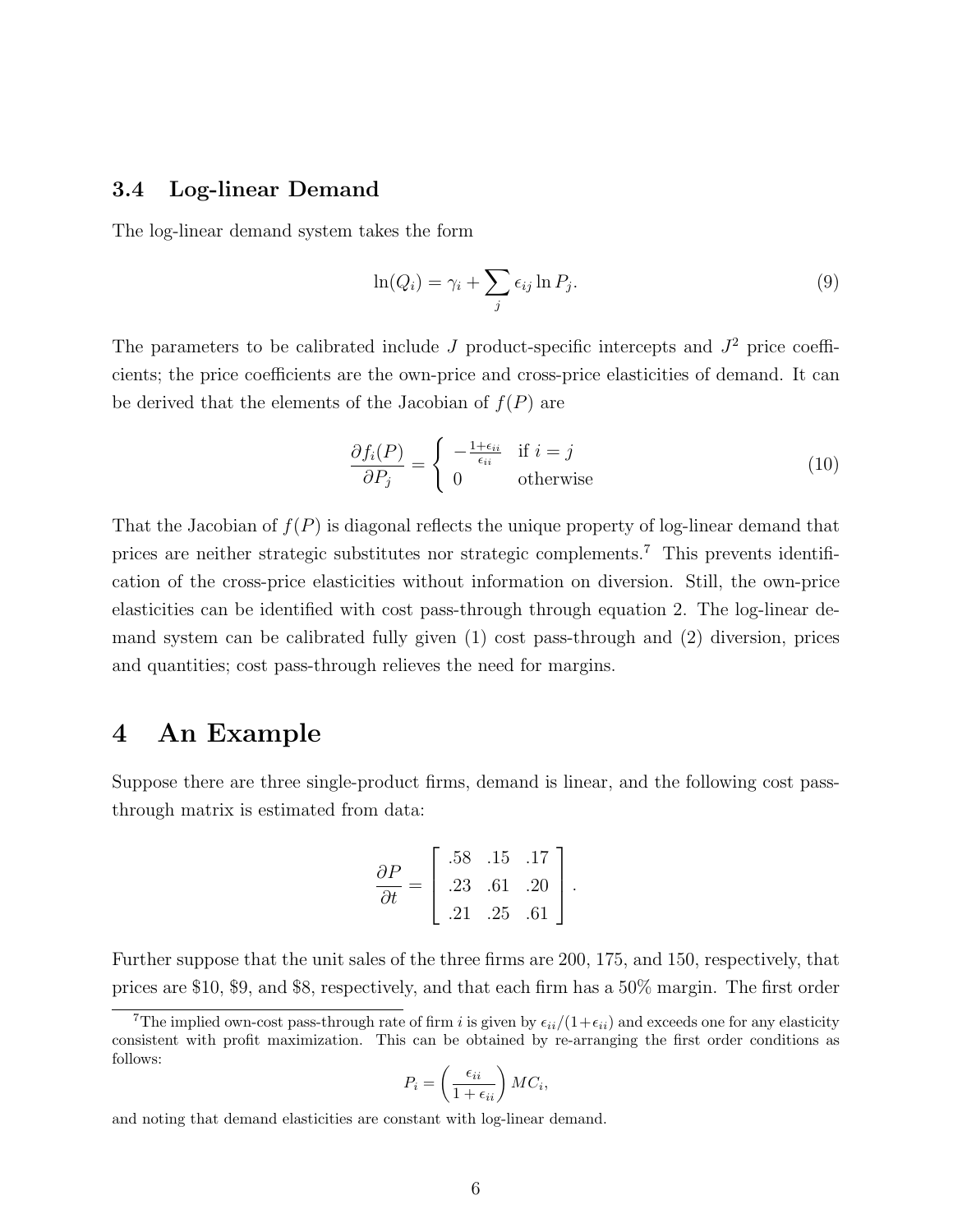conditions imply that the firms' own-price coefficients are -40, -39, and -38. Placing these own-price coefficients into the Jacobian of  $f(P)$ , cross-price terms can be selected to equate the Jacobian with the opposite inverse of the pass-through rate matrix. This produces the following price coefficient matrix:

$$
\beta = \left[ \begin{array}{rrr} -40 & 12 & 18 \\ 24 & -39 & 19 \\ 17 & 27 & -38 \end{array} \right].
$$

Combining this matrix with prices and unit sales, following equation 3, yields demand intercepts of 342, 137, and 45.